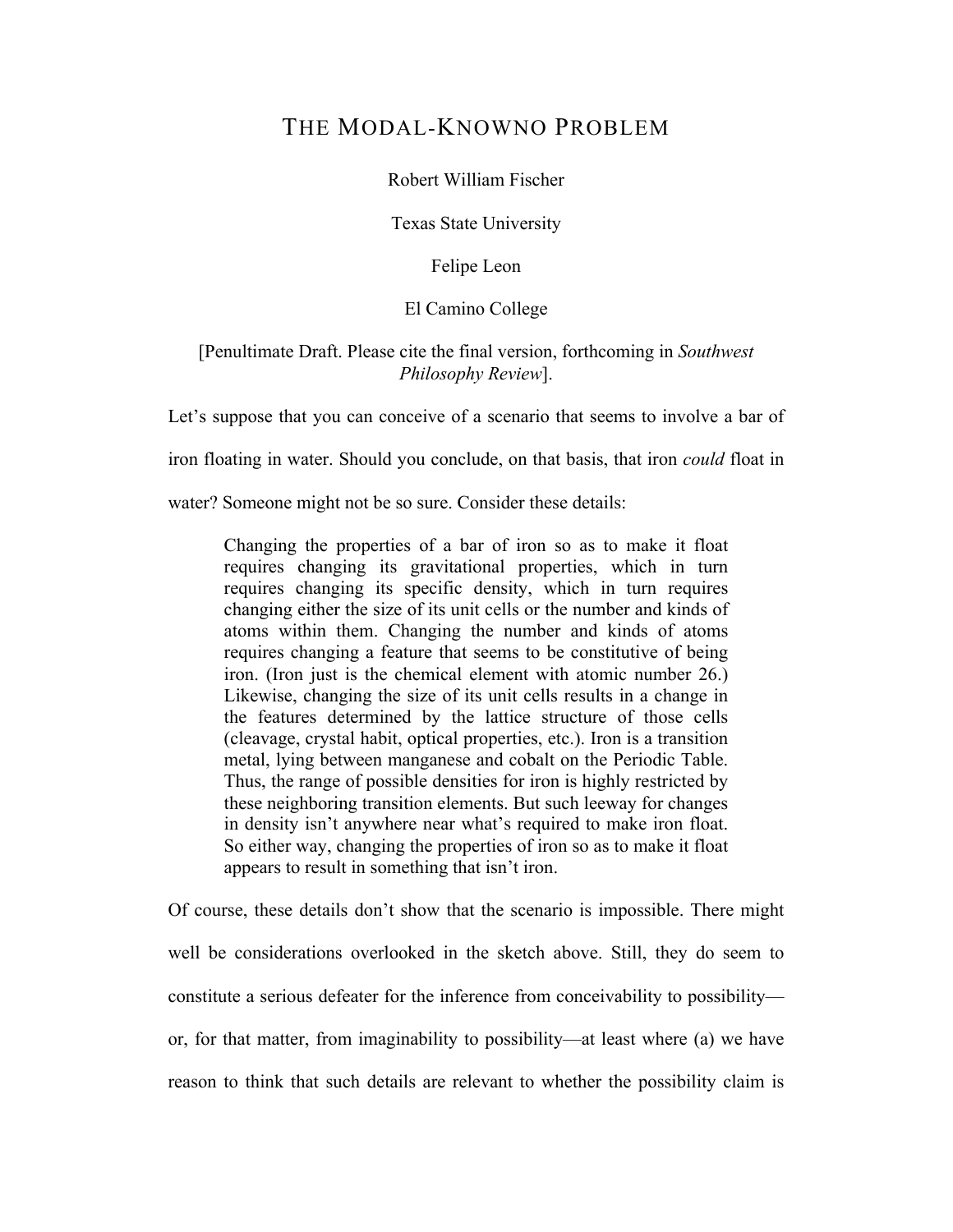true and (b) we have no reason to think that these details can be worked out in a way that's compatible with the truth of the possibility claim. But then we have a serious defeater for *many* inferences from conceivability to possibility, since there are often going to be complex physical, chemical, and biological facts that are relevant to whether a possibility claim is true, and we often have nothing more than our conceiving to offer in defense of the compatibility. (A natural reply is to insist that the laws could be different, and so it's trivial to satisfy Condition (b). But it's worth asking why we're justified in believing that the laws could be different. If the answer is that it's *conceivable* that they be different, then concerns just outlined can be repeated here. Perhaps it isn't so easy to change the relevant laws—there are, after all, various complex relations between them. And if it's conceivable that *all* the laws are different, then we have to consider why we think it's possible that the entities in question could survive a transition to a world with radically different laws.) Of course, none of this is news: George Seddon (1972) made these sorts of points over forty years ago, and Peter van Inwagen has reiterated them many times (1977, 1979, 1991, 1997, 1998, 2008).

Still, plenty of philosophers ignore them. Granted, no one ignores them the way they did in the 1970s. Philosophy contains fewer people-seeds<sup>i</sup> and teletransporters<sup>ii</sup> than it once did, but openness to such modalizing remains. Consider, for example, just about any of the standard skeptical scenarios—we're deceived by an evil demon, we're all brains in vats, etc. These scenarios are worthless if they aren't possible, and we take them to be possible on nothing more than their conceivability. Surely, though, (a) we have reason to think that various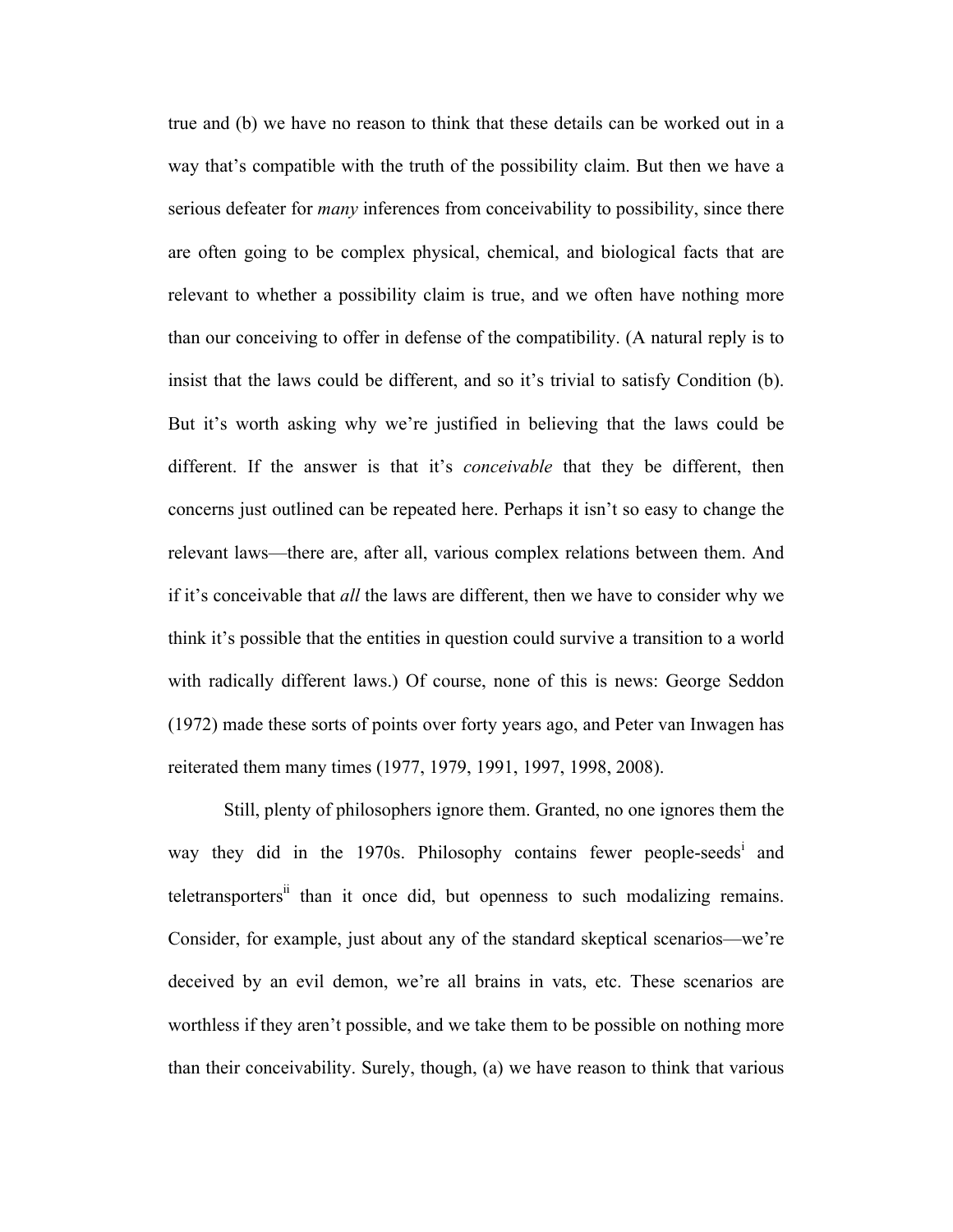details are relevant to whether the possibility claim is true and (b) we have no particular reason to think that these details can be worked out in a way that's compatible with the truth of the possibility claim. Or consider David Lewis's sorcerer:

A sorcerer takes a liking to a fragile glass, one that is a perfect intrinsic duplicate of all the other fragile glasses off the same production line. He does nothing at all to change the dispositional character of his glass. He only watches and waits, resolved that if ever his glass is struck, then, quick as a flash, he will cast a spell that changes the glass, renders it no longer fragile, and thereby aborts the process of breaking. So his finkishly fragile glass would not break if struck—but no thanks to any protective disposition of the glass itself. Thanks, instead, to a disposition of the sorcerer (Lewis, 1997, p. 147).

The puzzle that Lewis tries to solve isn't a genuine one unless such cases are possible. And why think they are? Presumably, because the scenario is conceivable. And again: our two conditions apply.

Finally, consider express attempts to *avoid* conceivability's troubles such as Joshua Rasmussen's (2013) discussion of principles of modal continuity. Very roughly, his view is that you're justified in believing that *p* is possible if (a) you're justified in believing that *q* is possible and (b) the difference between *q* and *p* is somehow quantitative—e.g., *q* concerns the possibility of a certain object weighing ten pounds, and *p* concerns the possibility of that object weighing eleven. This sounds plausible enough, but it ignores the challenge above: there may well be structural reasons why the object could *only* weigh ten pounds, or less than ten but never more, or whatever. (Perhaps its frame couldn't support more than that, so it would be crushed were it at all heavier.) Unless we have some reason to think—of the particular object in question—that the relevant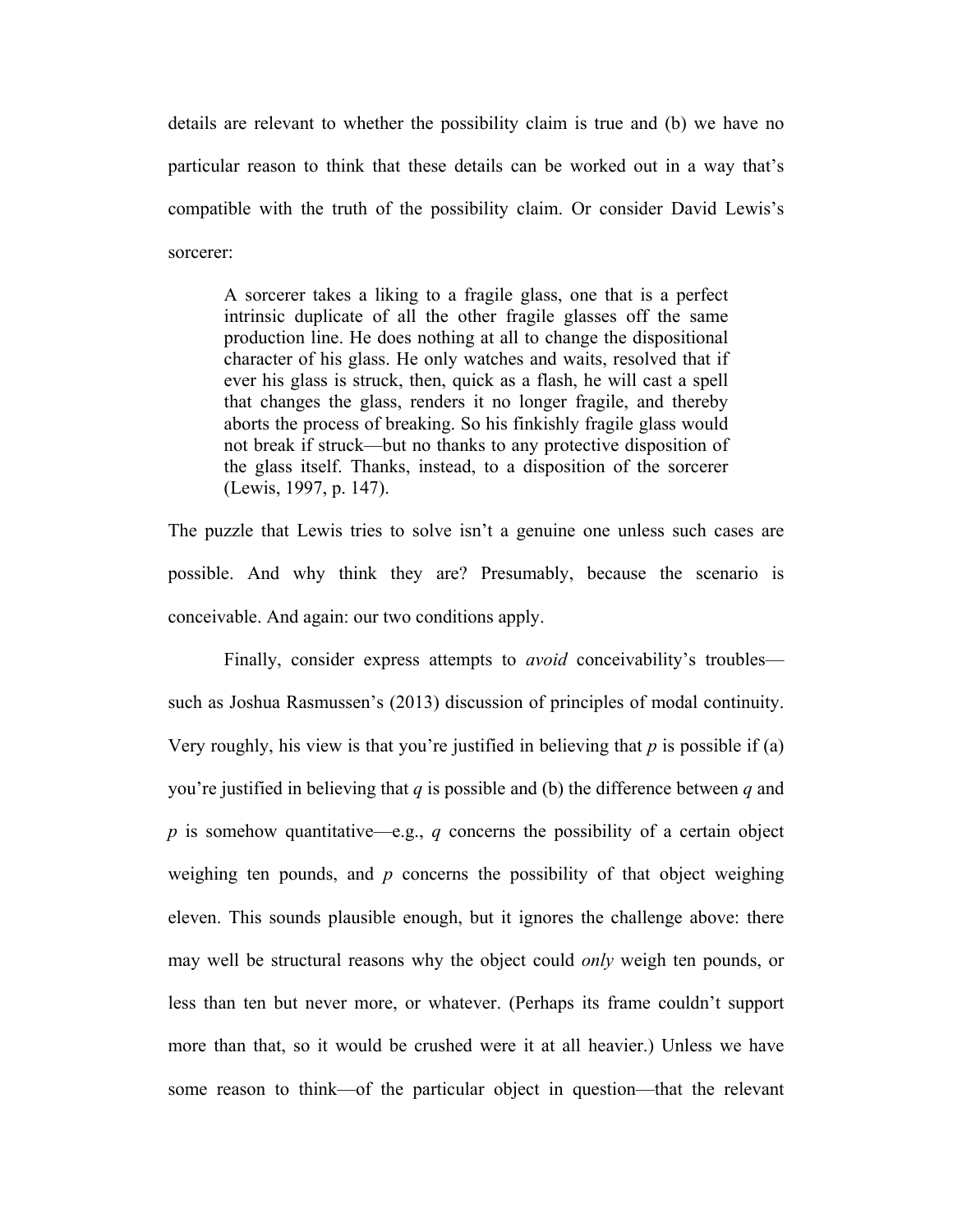details can be worked out in a way that's compatible with the truth of the possibility claim, it's hard to see what a principle of modal continuity offers us.

What will it take to reign in our modalizing? We suspect that the challenge here is dialectical. We're all operating in a philosophical climate that allows you to dismiss skeptical challenges precisely because they lead to skepticism. So it's no good to press skeptical challenges against those who defend particular modal claims, or general principles that are supposed to sanction modal claims. Better to run an argument that leads *them* to develop a skeptical reply, and then to point out that reply's implications. That's our aim here. We offer a dilemma: either you can conceive of a modal-knowno, or you can't. If you can, then modal skepticism follows. If you can't, then the reason why will lead you to accept the same epistemic caution that Seddon and van Inwagen recommend.

#### **The Dilemma**

Our argument extends a criticism that Peter van Inwagen makes against the modal ontological argument. The crucial premise of that argument is that there could be a perfect being, where a being is perfect only if it exists necessarily. Against this premise, van Inwagen writes:

. . . there can be no presumption in favor of possibility . . . To see that this is a fact, consider the concept of a "knowno": the concept of a being who knows that there is no perfect being. There would seem to be no reason, on the face of it, to suppose that there being a knowno is an intrinsically impossible state of affairs, like there being a liquid wine bottle. But consider. If a knowno is not intrinsically impossible, there is a knowno in some possible world. But then there is a possible world in which there is no perfect being, since, if someone knows something, then what that person knows is true . . . It follows that if a knowno is possible, a perfect being is impossible – and that if a perfect being is possible, a knowno is impossible . . . We have, therefore, a pair of concepts –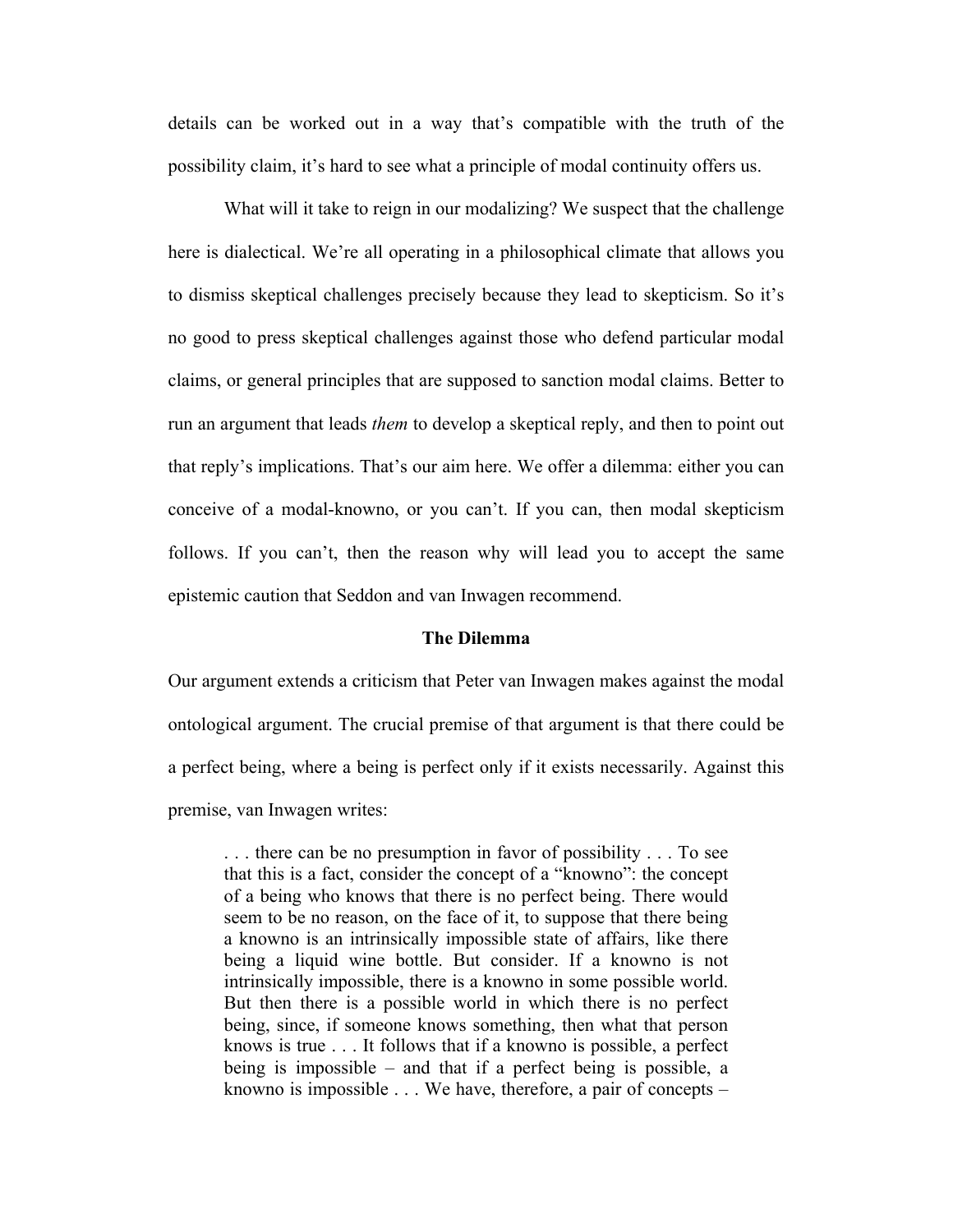the concept of a perfect being and the concept of a knowno – such that either one of them is possible only if the other is impossible. And we have no argument for the impossibility of either concept. If we adopted the general rule "A concept is to be assumed to be possible in the absence of an argument for its impossibility", we should have to assume both these concepts to be possible, and we know that it is false that they are both possible (Van Inwagen, 2008, pp. 207-208).

We aren't interested in whether a knowno is in fact possible. Nor are we interested in the specific point that van Inwagen is making here. In this passage, his point is that we can't simply *assume* that propositions are possible, since for any proposition you like, you can identify one with which it's incompatible. True enough, but not terribly interesting.

What's more interesting is to consider whether you can conceive of a knowno. Let's suppose you can. If so, then you can also conceive of a *modal*knowno—i.e., a being who knows, of some proposition  $p$ , that  $p$  is impossible. Now suppose it's conceivable that *p*—the very *p* that the modal-knowno knows to be impossible. If *p* is possible, then there can't be such a being; likewise, if there could be such a being, then *p* is impossible. Plainly, you can't be justified in believing that both are possible, and that means that you can't be justified in believing that either is possible. Moreover, this is true for any value of *p*. So, we now have a general argument against conceiving as a guide to possibility: the conceivability of modal-knownos provides an undercutting defeater for *every*  inference from conceivability to possibility, which means that conceivability is an unreliable guide to possibility. It isn't just that the presumption of possibility goes by the board, across the board, as in van Inwagen's original argument. Rather, it's that we have to change our default stance concerning the reliability of this mental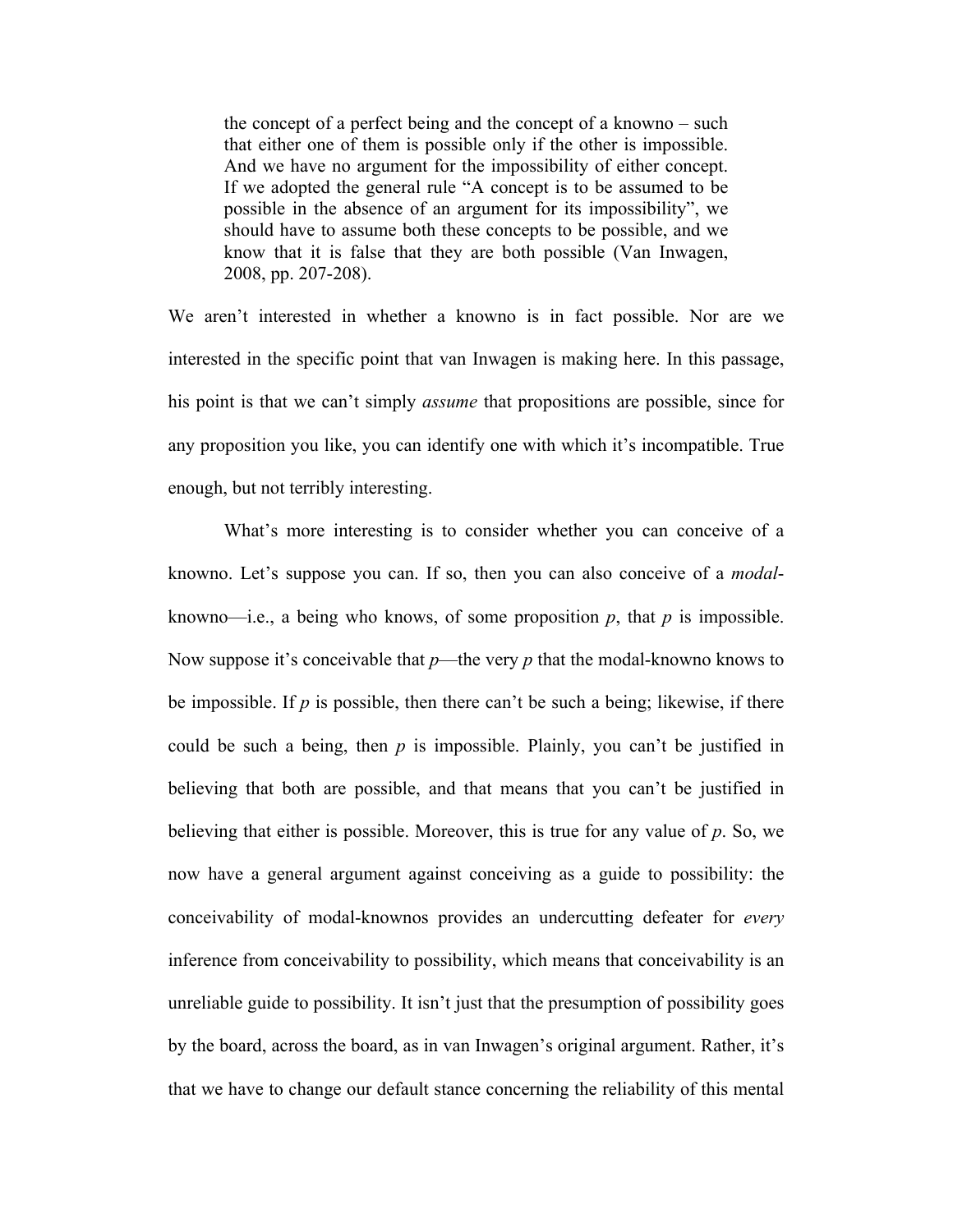operation. Instead of being allowed to assume that it's innocent until proven guilty, we ought to assume the converse. Call this *the modal-knowno problem*.<sup>ii</sup>

Now: either we face the modal-knowno problem, or we don't. If we do, then we need to offer positive arguments for possibility claims; that they're conceivable isn't sufficient. So suppose we don't face the modal-knowno problem. Presumably, this is because (a) there's a special problem with the inference from the conceivability of the modal-knowno to the possibility thereof or (b) we aren't justified in believing that we've conceived of a modal-knowno. We have no idea what the former could be, so we ignore it. But it's easy to see why someone might press the latter point.

After all, someone might insist that you can't be confident that you've conceived of a modal-knowno unless you're *already* confident that whatever that being *believes* to be impossible *is* impossible. In other words, despite the apparent conceivability of some particular modal-knowno, you should doubt that your conceiving has been successful unless you are reasonably confident that the conditions obtain that *make that modal-knowno possible*. If you aren't so confident, then there remains a relevant possibility that you've failed to eliminate—namely, that the modal-knowno merely *believes* that the claim is false, and is mistaken about this.

#### **An Objection and a Reply**

The point here is reminiscent of the traditional problem of skepticism regarding our beliefs about the external world. You can put the problem in terms of the inability to rule out alternatives: you don't know if your experiences are of your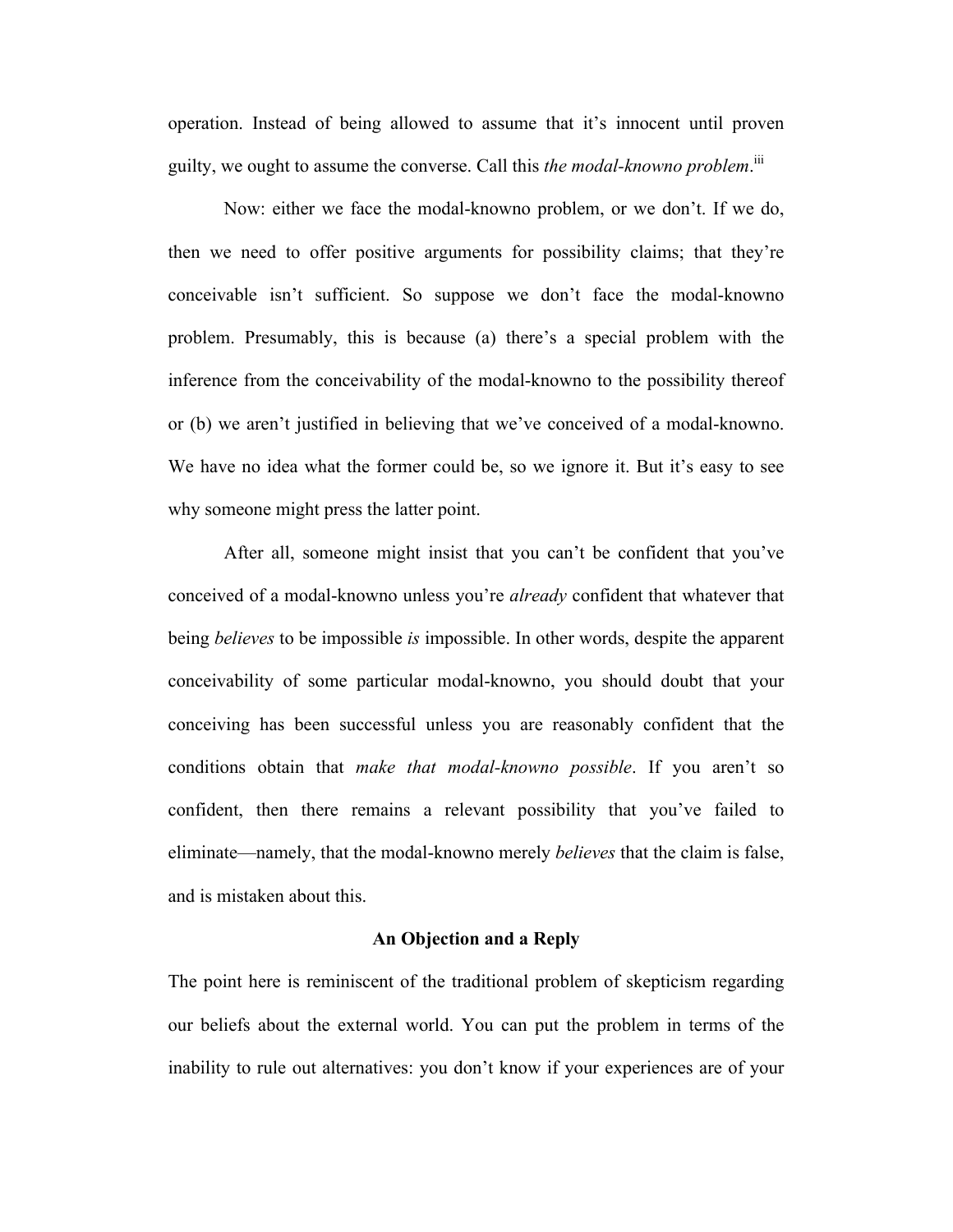hands, since that would require that your evidence is sufficient to rule out alternatives to your belief that you have hands. But your evidence is qualitatively identical to the evidence you would have if, say, you were a brain in a vat hooked up to a computer that caused hand-experiences within you. So, you're not justified in believing that you have hands.

However, you might reply that you don't need to rule out *all* alternatives in order to have perceptual justification. Rather, you need only rule out all *relevant* alternatives—i.e., all alternatives that are live possibilities for the context in question, given your background evidence. So, for example, while at the zoo, you can know that you see a zebra, and not a mule painted to look like a zebra, since your background evidence doesn't make it likely that there are painted mules in the zoo.<sup>iv</sup> With respect to the modal-knowno, then, we need something similar: we need our background evidence to rule out the live (epistemic) possibility that a given proposition is (metaphysically) possible, even though the modal-knowno thinks otherwise.

What sort of evidence should that be? Well, suppose that you can conceive of a group of scientists standing around a computer and shouting, "It's a counterexample to Goldbach's Conjecture!" That wouldn't offer even *prima facie* justification for the claim that Goldbach's Conjecture could be false, for the thought experiment is equally supportive of, for example, the alternative that there's a glitch in the computer program that caused it to derive the *mistaken* conclusion that Goldbach's Conjecture is false. No: you need to imagine the counterexample itself, or at least something that raises the probability that there is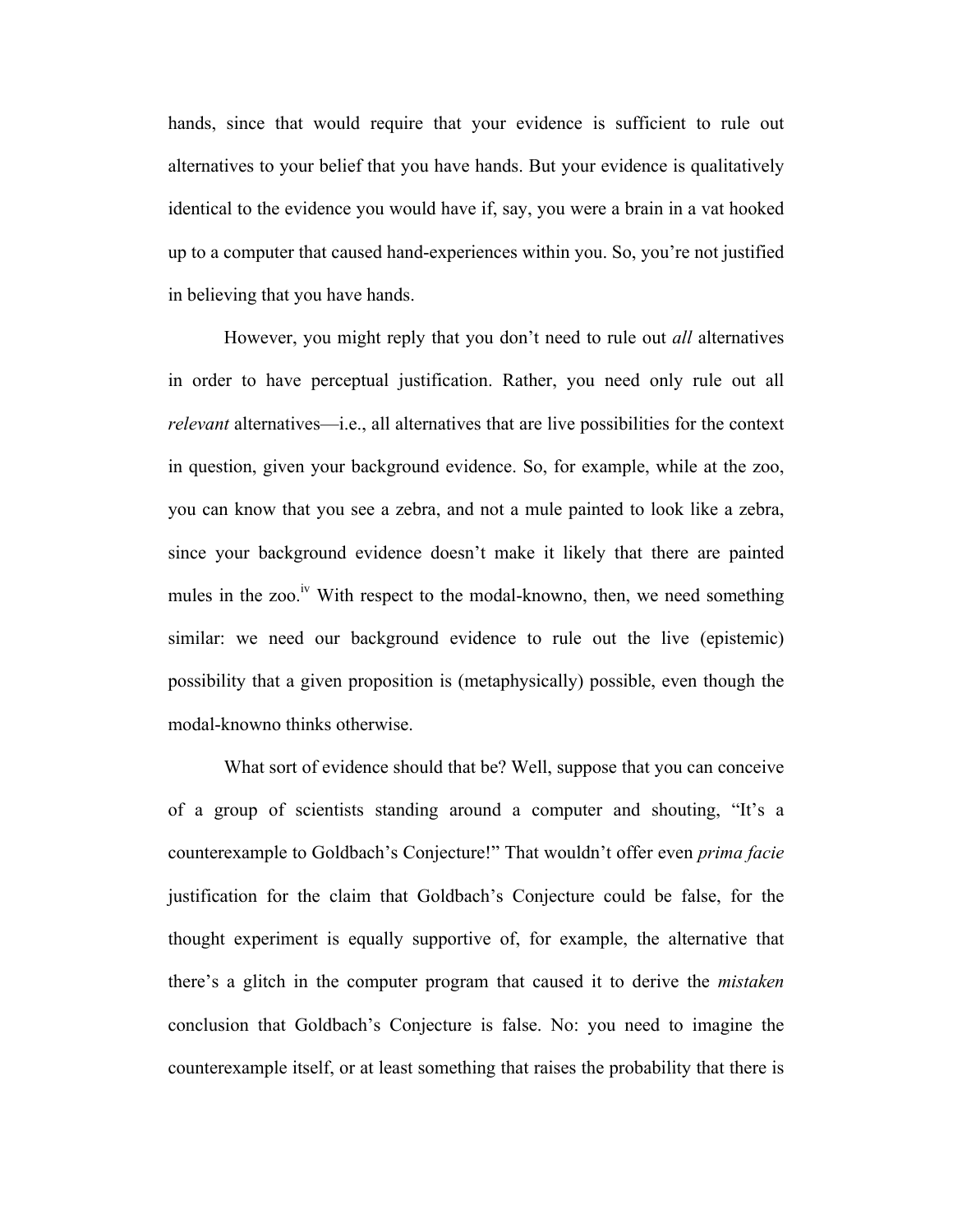a counterexample.<sup> $\theta$ </sup> (The case imagined doesn't, and this not least because you can equally well imagine a group of dejected scientists lamenting their inability to find such a counterexample. If the former case raises the possibility of there being a conjecture, then this one lowers it. So neither does either.) Anything less leads us back to the modal-knowno problem: if you can get evidence for a counterexample to Goldbach's Conjecture by conceiving of elated scientists, then you can get evidence for the possibility of a modal-knowno. That way lies defeat.

So: if you're justified in taking yourself to have conceived of a modalknowno, then you can rule out the possibility that you are conceiving of a being who believes falsely that  $p$  is impossible. But if that's right, then the same should be true for *other* extraordinary modal claims That is, it should be true *generally*  that you need to rule out all the live possibilities that are compatible with your conceiving before your conceiving is evidence. It looks like the bar is high indeed.

Let's take stock. Either we face the modal-knowno problem, or we don't. If we do, then we have reason to think that conceiving is an unreliable guide to possibility, and we need to offer other positive arguments for possibility claims. We doubt that anyone will take this horn of the dilemma. So suppose we don't face the modal-knowno problem. If not, then this is probably because we aren't justified in thinking that we've conceived of a modal-knowno. And if that's so, it's probably because we can't rule out the possibility that we are conceiving of a being who believes falsely that *p* is impossible. However, there is no reason to think that the modal-knowno case is special: if eliminating possibilities is the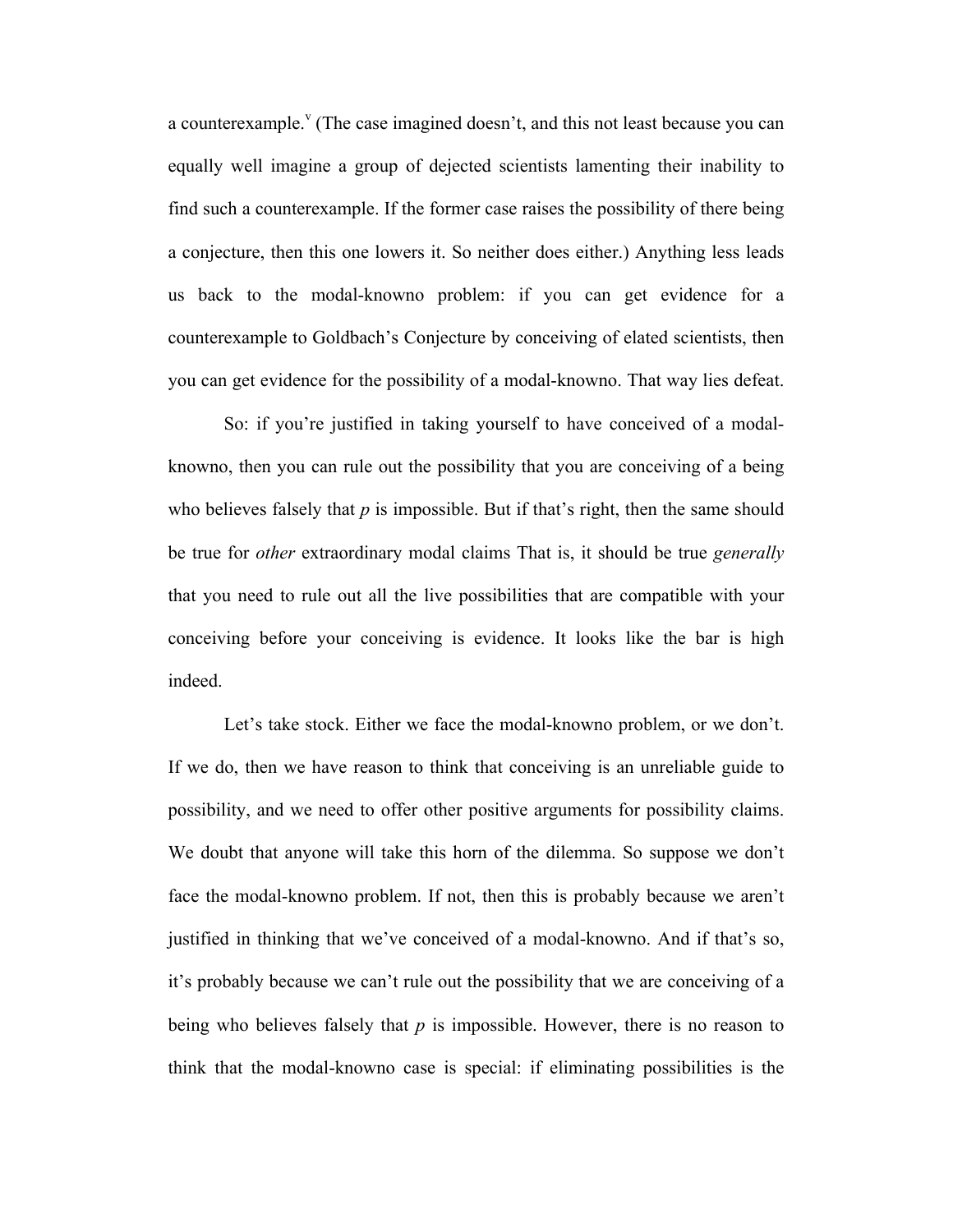standard for conceiving in this case, it should be the standard across the board. So, it's generally the case that being able to eliminate possibilities is the standard for conceiving.

But that conclusion, of course, is *exactly* what motivates Seddon and van Inwagen to insist that people consider the details behind particular modal claims. In many cases, we have no reason to think that there is a set of compossible properties that could undergird a particular individual or kind of individual referred to in the relevant thought experiment. This forces us to consider a relevant possibility: that we are not conceiving of whatever it is of which we take ourselves to be conceiving. Van Inwagen gives a large number of cases in support this claim: cases involving claims about the possibility of transparent iron<sup>vi</sup>, a human being drinking lots of alcohol (relative to one's height and weight) without it affecting their sobriety<sup>vii</sup>, a moon made out of cheese<sup>viii</sup>, science-fiction brainstate-transfer cases of various sorts discussed in the personal identity literature<sup>ix</sup>, and naturally purple  ${\rm cows}^x$ .

### **Conclusion**

The result here isn't *complete* modal skepticism. Rather, it's a choice. Insofar as we take *all* our modal knowledge to come by way of certain mental operations conceiving, imagining, etc.—then we should be moderate modal skeptics unless, for particular modal claims, we can tell reasonably detailed stories about their truthmakers. That is, we should think that we usually aren't justified in believing modal claims, though there may be a few exceptions where we have reasonably good accounts of why they're true. (What's reasonable is likely to depend on the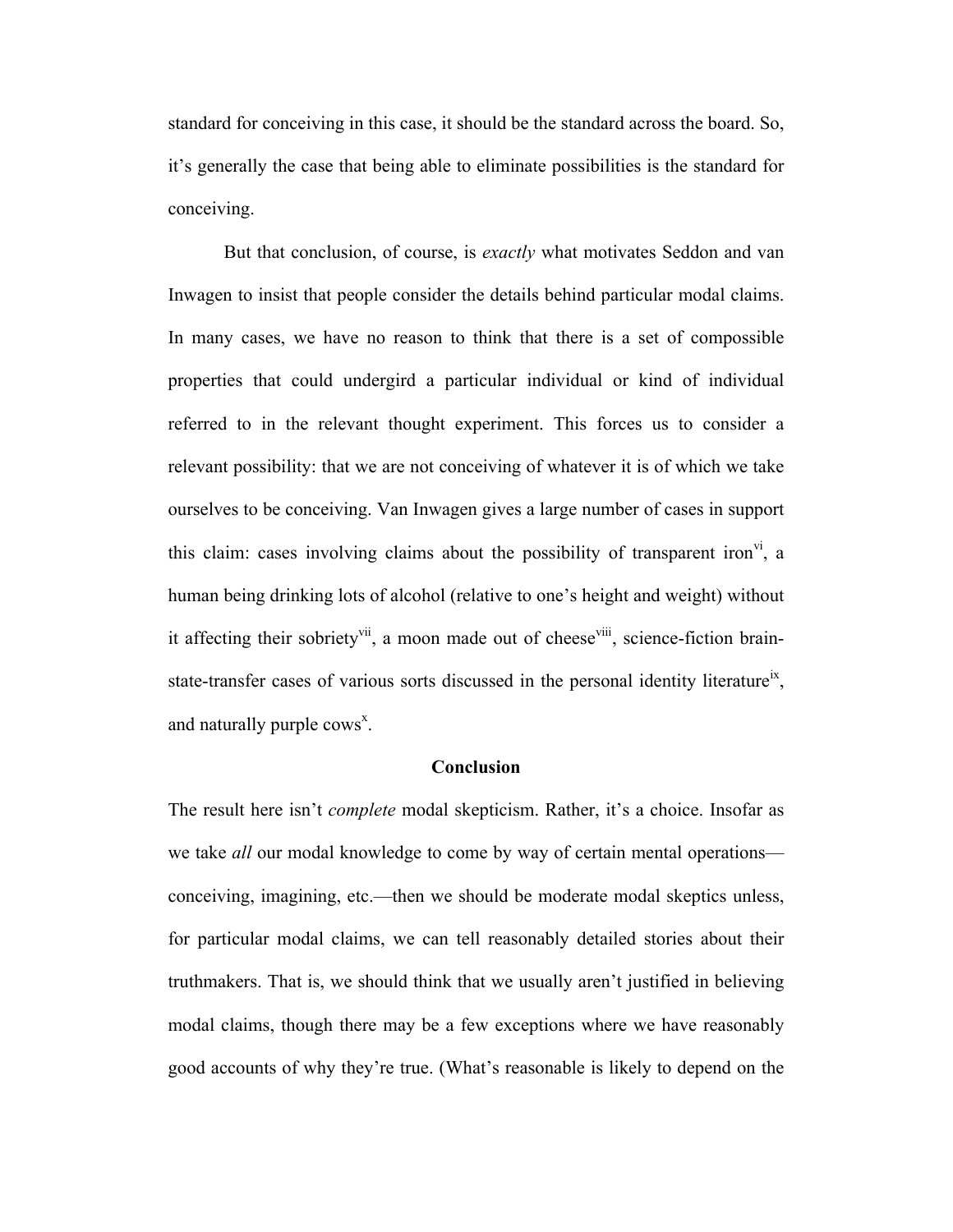context, but it's bound to be something more detailed than a mere description of the scene.) Alternately, we might *not* take all our modal knowledge to come by way of certain mental operations. You might be a Moorean about some modal claims—as van Inwagen himself seems to be—and hold the rest to the standards discussed here. Alternately, you might think that inductive reasoning underwrites some of our modal justification, though it will be tricky to tell when inductive arguments are legitimate. Perhaps the only secure ones will be those where we can often confirm the inference by actualizing the relevant possibility. So, e.g., you can be justified in believing that the furniture could be reconfigured because you've reconfigured the furniture before, and in *those* cases your earlier and analogous inferences were confirmed.

#### **References**

- Dretske, Fred (1970). "Epistemic Operators", *The Journal of Philosophy* 67(24): 1007–1023.
- Lewis, David (1997). "Finkish Dispositions", *The Philosophical Quarterly* 47(187): 143-58.

Parfit, Derek A. (1984). *Reasons and Persons*, Oxford: Oxford University Press.

Rasmussen, Joshua (2013). "Modal Continuity as a Guide to Possibility", *Australasian Journal of Philosophy* 92(3): 525-38.

Seddon, John (1972). "Logical Possibility", *Mind* 81(324): 481-94.

Thomson, Judith (1971). "A Defense of Abortion", *Philosophy & Public Affairs*  $1(1)$ : 47-66.